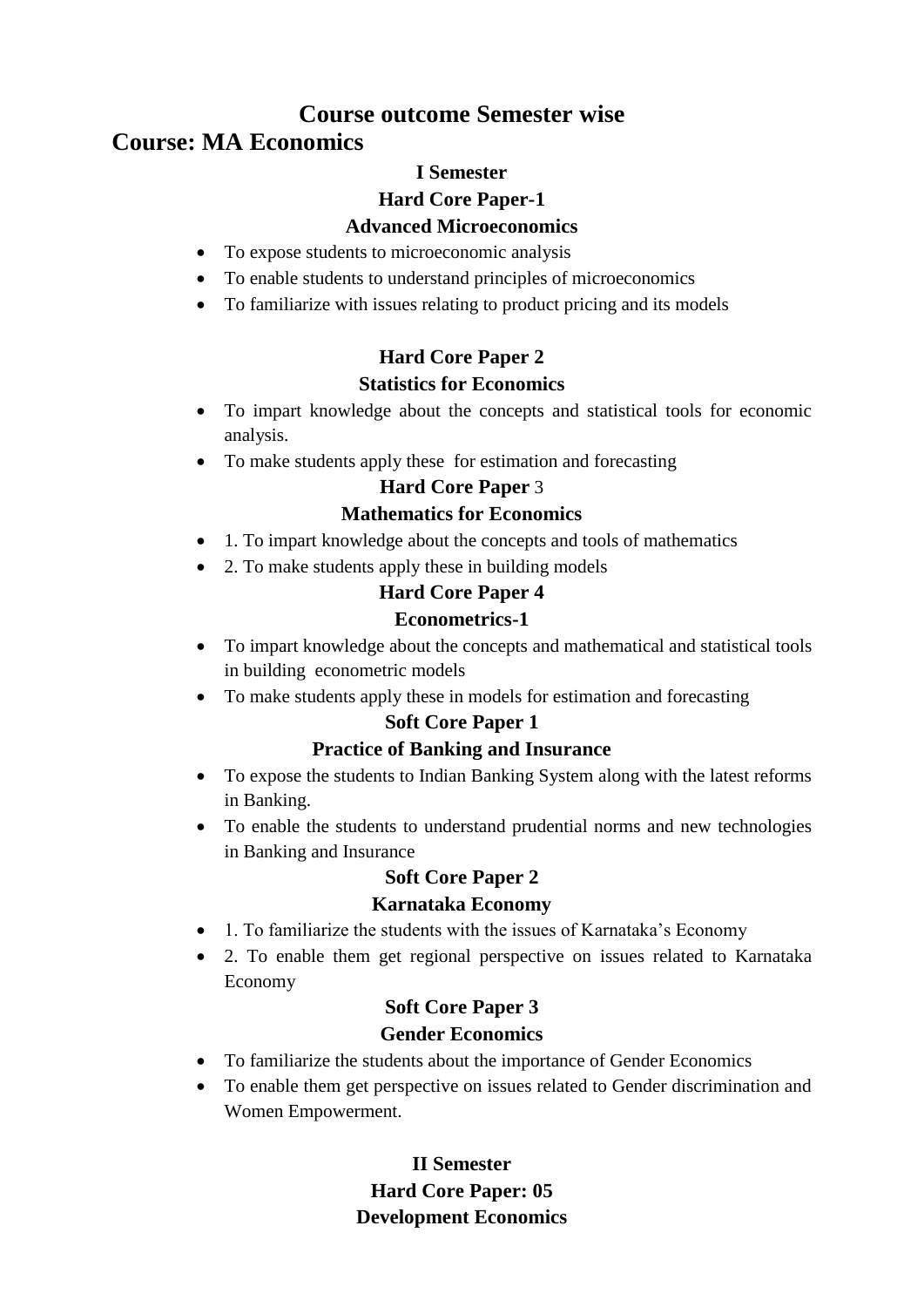The focus of this Course is on various development policy matters pertaining to the Third world countries. The modules make an attempt to study the critical issues pertaining to various sectors and discuss the development policy initiatives. However, the crucial importance of institutional factors in economic development has been taken care of by incorporating social, state and market forces in the context of development. At the same time the development prospects are also duly recognized by considering the development goals of the 21 st century.

# **Hard Core Paper :06**

### **Statistics for Economics**

- To familiarise students with key macro economic variables and their behaviour, and enable them to critically evaluate different economies.
- To enable students to integrate macroeconomic analysis for policy decisions.

### **Hard Core Paper :07**

### **Advanced Indian Economy**

- To familiarize the students with the issues of Indian Economy
- To enable them get perspective on issues related to Indian Economy

### **Hard Core Paper :08**

### **Econometrics-II**

- To impart knowledge about the building two variable and multi variable regression Models
- To train students in parameter estimation

## **Soft Core Paper :04**

## **Computer Applications to\* Economics**

- To familiarize student with aspect of Computer Applications to Economics
- To develop skills to design and implement Tally and SPSS software for financial accounting and research in economics

## **Soft Core Paper :05**

## **Research Methodology and Data Analysis**

- To familiarize students with concepts and techniques of research methodology
- To enable students to do a research / consultancy project

#### **Soft Core Paper :06**

#### **E-commerce in the Emerging Knowledge Economy**

 This course will provide an analytical and technical framework to understand the emerging world of e-commerce and mobile commerce. E-commerce and mobile commerce poses both a challenge and an opportunity for managers. As a matter of competitive necessity, savvy managers must gain an understanding of the rapidly changing technology and business models.

# **Semester III Hard Core Paper: 09 Public Economics**

 The course on "Indian Public Finance" aims at giving the students an analytical understanding of the growth, pattern and terms in public expenditure, and revenue, and the role of the government in the budgetary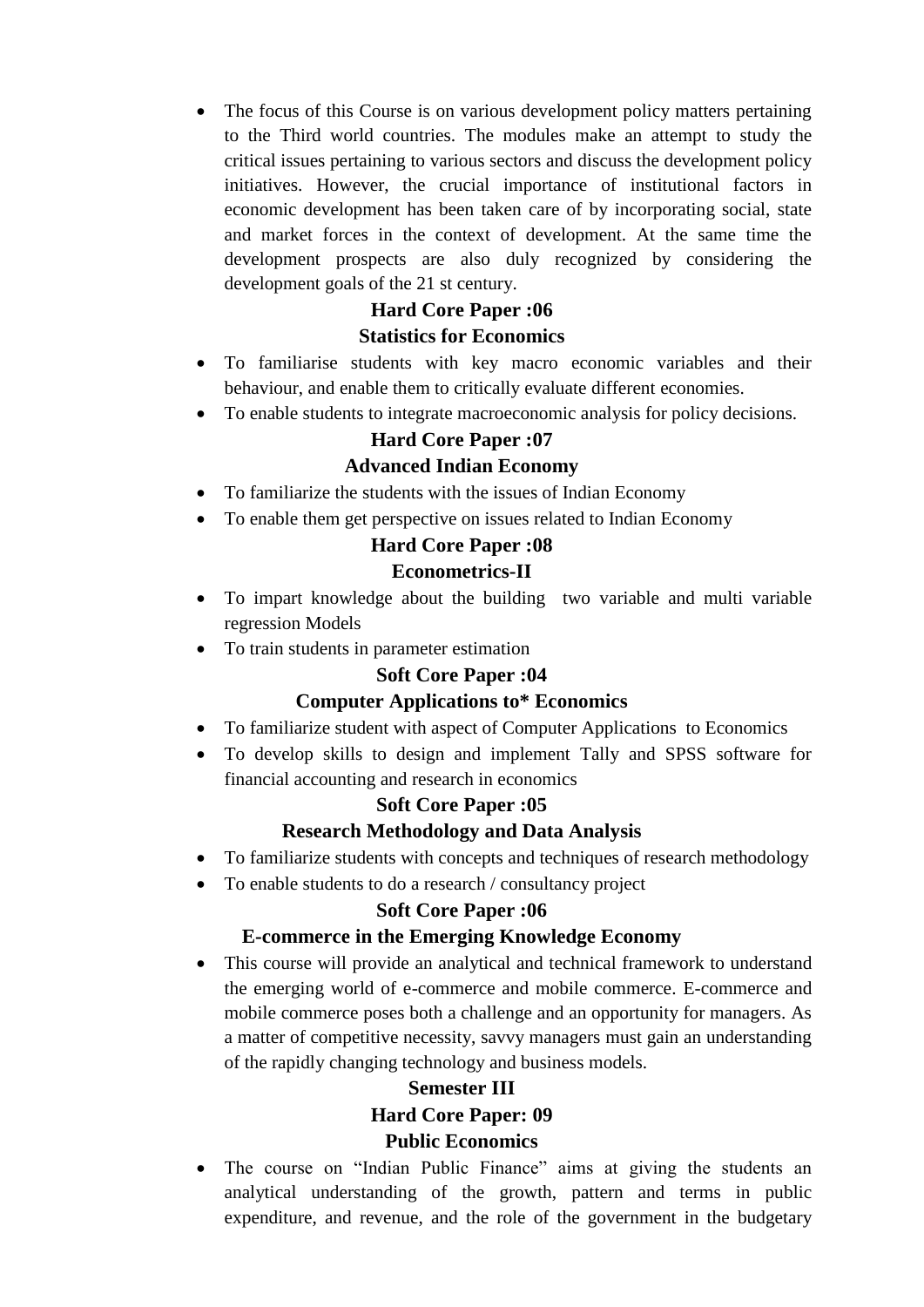process. The Course also focuses on the centre-state financial relations, growth in public debt and its management.

## **Hard Core Paper: 10 Theory and Practice of International Trade**

 The course aims to give a thorough understanding about the principles which govern international Trade theories and policies which affects the domestic economy. It gives theoretical basis to the structure of real trade dealings with factors affecting demand, supply and international equilibrium within the classical, neoclassical and modern framework of analysis. It adopts a macro approach in analyzing the principles of commercial policy. The effects of commercial policy on welfare and income distribution are included to enable the students to understand the basis and implications of trade policies adopted in general. Further, it concentrates on trade in dynamic perspective dealing with the influence of factors growth and technical progress on the terms of trade.

## **Hard Core Paper: 11 Econometrics-III**

 The explosive growth in econometric literature in the last few decades hardly needs any emphasis. Introduction of this Course can be viewed as an attempt to expose the students to the basic concepts of econometrics. Keeping this in mind, the focus of this Course will be on a meaningful interface between theory and application - the emphasis being more on empirical analysis rather than theoretical rigour

#### **Soft Core Paper: 07 Nanoeconomics**

- To familiarize students with concepts of Nanotechnology and its impact on nano economic activities
- To enable students to map the emerging nano market and nano economy.

#### **Soft Core Paper: 08 Infrastructure Economics**

 The course is basically designed to provide the students with an essential idea on "Social Overhead Capital". This concept is gaining importance, and, if the burgeoning literature in this area is an indicator of its accelerating credibility, it will soon become as important as "Directly Productive Activities". It helps to enhance the rate of growth of the economy. The importance of infrastructure in the development process of a country is undisputed. In case of developing countries, lack of infrastructure has been considered as a major obstacle to growth. This course deals with Transport Economics, which forms the core of the sector. It deals with concepts such as - the demand for transport, cost-benefit analysis, valuation of travel, and the role of communication

## **Soft Core Paper: 09 Experimental Economics**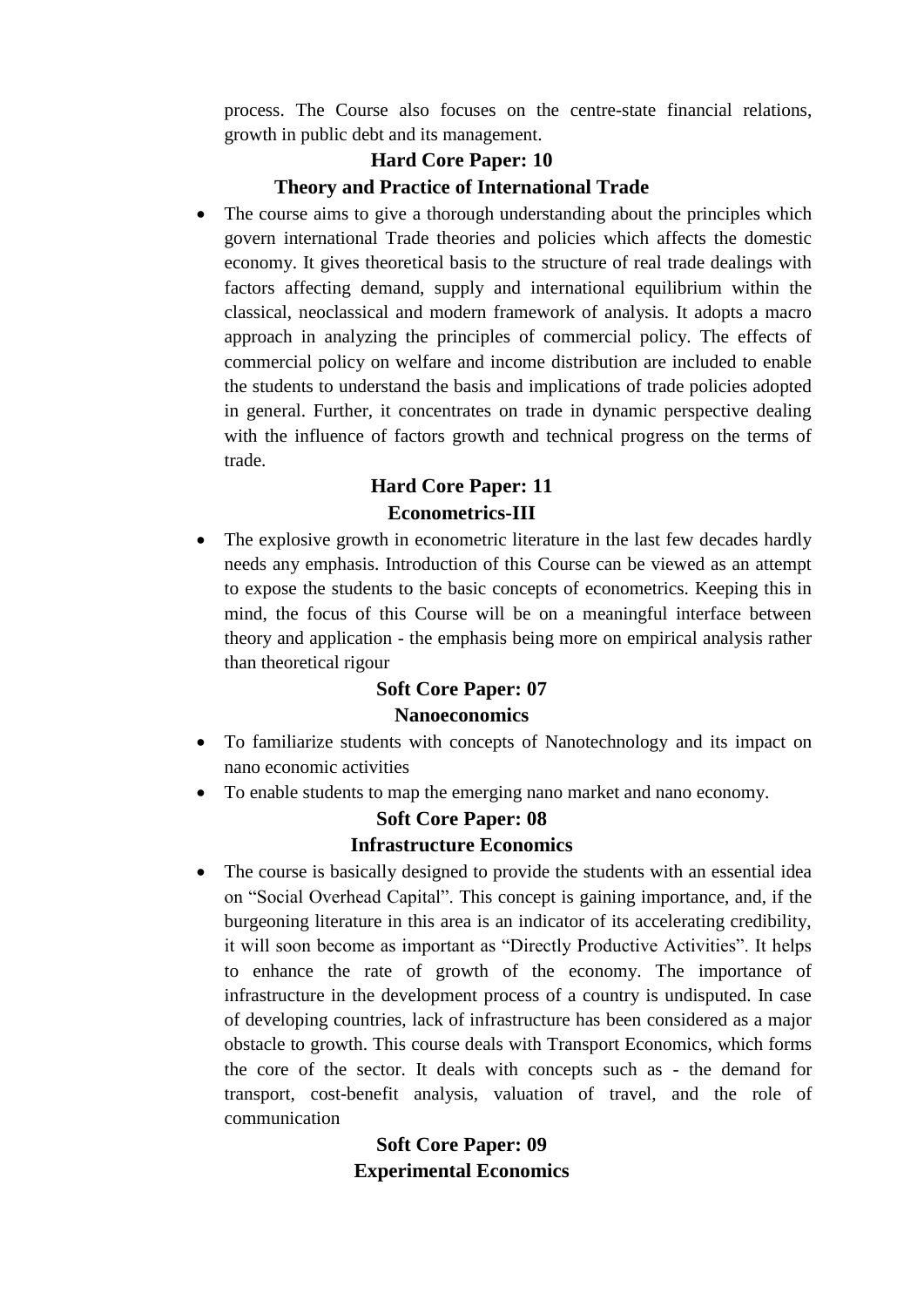- To familiarize students with concepts of experimental economics and experimental research.
- To enable students to do research on experimental economics and decision making

## **Open Elective Paper: 01 (Compulsory) Consumer and Family Economics**

- To familiarize students with concepts of consumer and family economics
- To enable students to understand the importance of consumer movement.

#### **IV Semester**

#### **Hard Core Paper: 12**

#### **Government Finance and Budgeting**

 The course gives a thorough understanding of the role and functions of the government in a modern economy. The Government today performs functions different from those of earlier societies. It is this change which is responsible for designating this course as "Public Economics rather than the more conventional "Public Finance"

### **Hard Core Paper: 13**

#### **Econometrics-1V**

 This course covers the statistical foundations of econometric theory as well as econometric methods and applications. The focus of this course will be therefore on an interface between these three facets that are essential for a proper understanding of econometric applications in economic analysis.

#### **Soft Core Paper: 10**

## **MINOR PROJECT WORK / TERM WORK**

 Each student will be allotted project work for four credits. The department council will allot the guide and finalize the topic. Workload for project work guidance is 2 hours per batch of eight students per week.

## **Soft Core Paper: 11 Operations Research**

 Mathematical Economics attempts to codify in a precise, logical and rigorous manner the various cause and effect sequences inherent in the vast and often chaotic body of economic theory. It is the forerunner of econometrics that deals with the quantification aspect of these sequences. Just as Descartes succeeded in converting Euclidean geometry into a precise science known as Analytical Geometry, mathematical economists have attempted not just to revise economic theory but also to practically re-write it in a precise and scientific manner. This extensive revision using various types of optimization methods implies that non-mathematical economists have a limited scope for keeping pace with the break-through being affected in the frontier areas of economics using mathematical tools of analysis, and thus this course is devised with an explicit purpose of providing students with an exposure to these optimization methods which have succeeded in elevating economics to the level almost of a science.

## **Soft Core Paper:12**